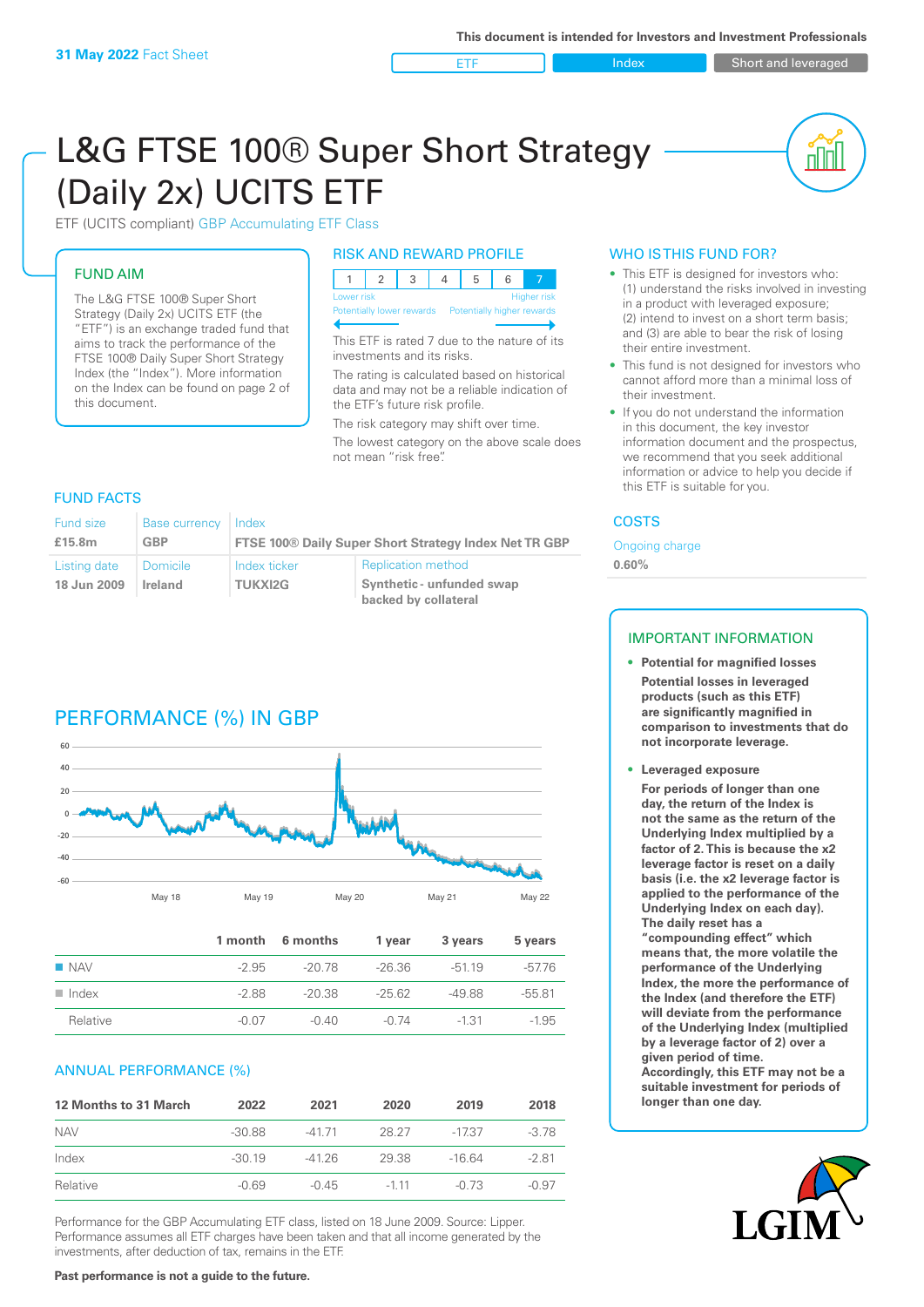# L&G FTSE 100® Super Short Strategy (Daily 2x) UCITS ETF

ETF (UCITS compliant) GBP Accumulating ETF Class

## INDEX BREAKDOWN

The breakdowns below relate to the Underlying Index.

All data source LGIM unless otherwise stated. Totals may not sum to 100% due to rounding.





■ Top 10 constituents 50.8% Rest of Underlying Index 49.2% No. of constituents in Underlying Index 100

## SECTOR (%) TOP 10 CONSTITUENTS (%)

| $\blacksquare$ GBP | 100.0 | Consumer Staples           | 17.8 | Shell                           | 9.1 |
|--------------------|-------|----------------------------|------|---------------------------------|-----|
|                    |       | Financials                 | 16.5 | AstraZeneca                     | 8.1 |
|                    |       | <b>E</b> Energy            | 13.4 | <b>HSBC</b>                     | 5.5 |
|                    |       | ■ Health Care              | 13.3 | Unilever                        | 4.9 |
|                    |       | $\blacksquare$ Materials   | 12.2 | GSK                             | 4.3 |
|                    |       | $\blacksquare$ Industrials | 9.5  | Diageo                          | 4.2 |
|                    |       | Consumer Discretionary     | 6.0  | <b>BP</b>                       | 4.2 |
|                    |       | Communication Services     | 4.4  | <b>British American Tobacco</b> | 4.0 |
|                    |       | $\blacksquare$ Utilities   | 3.8  | Glencore                        | 3.4 |
|                    |       | Other                      | 3.0  | Rio Tinto                       | 3.1 |
|                    |       |                            |      |                                 |     |

## COUNTRY (%)

| United Kingdom | 92.0 |  |
|----------------|------|--|
| Jersey         | 4 N  |  |
| Ireland        | 2.8  |  |
| Isle Of Man    | 0.4  |  |
| Spain          | 0.2  |  |
| Guernsey       | 0.2  |  |
| Luxembourg     | 0.2  |  |
| Switzerland    | 0.2  |  |
|                |      |  |

## INDEX DESCRIPTION

The FTSE 100® Daily Super Short Strategy Index (the "Index") is a leveraged inverse index. The daily percentage change in the level of the Index is intended to reflect twice the daily percentage change in the level of the FTSE 100® Total Return Declared Dividend Index (the "Underlying Index") on an inverse basis plus an implied amount reflecting the interest accruing on the cash proceeds earned from the sale of the Underlying Index portfolio (the "Interest Rate") less an implied amount reflecting the cost of borrowing the Underlying Index portfolio so as to create the leveraged exposure (the "Borrowing Cost").

The Underlying Index is comprised of the 100 largest companies (determined by reference to the total market value of a company's shares) which are publically traded in the UK. Each company is weighted according to the total market value of the proportion of its shares that are freely tradable by the public (i.e. not subject to any restrictions or fixed ownership)

In tracking the Index, the ETF is exposed on each day to an inverse multiple (by a factor of 2) of that day's movement in the value of the Underlying Index as adjusted to reflect the Interest Rate and Borrowing Cost built into the Index and charges and expenses applied to the ETF. As the Index rebalances daily, the ETF may not be a suitable investment for periods of longer than one day.

#### INVESTMENT MANAGER

Legal & General Investment Management Limited is the investment manager for this ETF and is responsible for its day-to-day investment management decisions. The team is highly experienced with respect to all aspects relating to the management of an ETF portfolio, including collateral management, OTC swap trading, adherence to UCITS regulations and counterparty exposure and monitoring.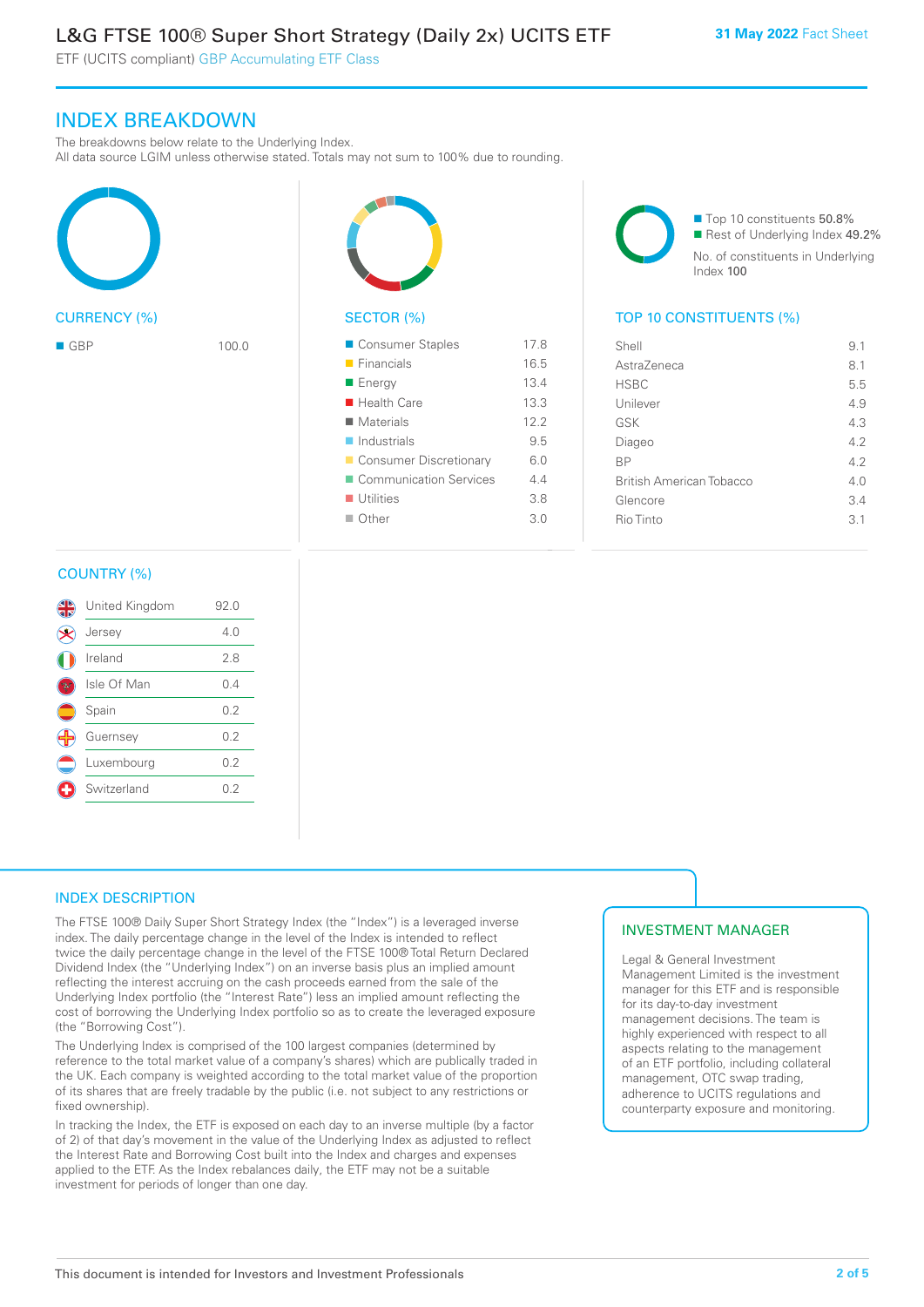# L&G FTSE 100® Super Short Strategy (Daily 2x) UCITS ETF

ETF (UCITS compliant) GBP Accumulating ETF Class

#### KEY RISKS

- The value of an investment and any income taken from it is not guaranteed and can go down as well as up; you may not get back the amount you originally invested.
- General investment risks: An investment in this ETF involves a significant degree of risk. Any decision to invest should be based on the information contained in the key investor information document and the prospectus. Prospective investors should obtain independent accounting, tax and legal advice and should consult their professional advisers to ascertain the suitability of this ETF as an investment to their own circumstances.
- Potential losses in leveraged products (such as this ETF) are significantly magnified in comparison to investments that do not incorporate leverage.
- For periods of longer than one day, the return of the Index is not the same as the inverse return of the Underlying Index multiplied by a factor of 2. This is because the x2 leverage factor is reset on a daily basis (i.e. the x2 leverage factor is applied to the inverse performance of the Underlying Index on each day). The daily reset has a "compounding effect" which means that, the more volatile the performance of the Underlying Index, the more the performance of the Index (and therefore the ETF) will deviate from the inverse performance of the Underlying Index (multiplied by a leverage factor of 2) over a given period of time.
- If a swap counterparty is no longer willing or able to continue entering into swaps with the ETF, the ETF will not be able to continue tracking the Index.
- If a swap counterparty increases the cost of entering into swaps with the ETF, the ETF's performance will be negatively impacted.
- Third party service providers (such as swap counterparties or the ETF's depositary) may go bankrupt and fail to pay money due to the ETF or return property belonging to the ETF.
- If the Index provider stops calculating the Index or if the ETF's license to track the Index is terminated, the ETF may have to be closed.
- It may not always be possible to buy and sell ETF shares on a stock exchange or at prices closely reflecting the NAV.
- There is no capital guarantee or protection on the value of the ETF. Investors can lose all the capital invested in the ETF.
- Please refer to the "Risk Factors" section of the Issuer's Prospectus and the Fund Supplement.
- This Fund may have underlying investments that are valued in currencies that are different from the currency of this share class, in which case exchange rate fluctuations will impact the value of your investment. In addition, the return in the currency of this share class may be different to the return in your own currency.

For mo[re inf](https://www.lgimetf.com/)ormation, please refer to the key investor information document on our website Ø

#### TRADING INFORMATION

| Exchange                  | <b>Currency ISIN</b> |                                   | <b>SEDOL</b> | <b>Ticker Bloomberg</b> |
|---------------------------|----------------------|-----------------------------------|--------------|-------------------------|
| London Stock Exchange GBP |                      | IE00B4QNK008 B4QNK00 SUK2 SUK2 LN |              |                         |

The currency shown is the trading currency of the listing.



#### SPOTLIGHT ON LEGAL & GENERAL INVESTMENT MANAGEMENT

We are one of Europe's largest asset managers and a major global investor, with assets under management of £1,421.5 billion (as at 31 December 2021). We work with a wide range of global clients, including pension schemes, sovereign wealth funds, fund distributors and retail investors.

Source: LGIM internal data as at 31 December 2021. The AUM disclosed aggregates the assets managed by LGIM in the UK, LGIMA in the US and LGIM Asia in Hong Kong. The AUM includes the value of securities and derivatives positions.

## COUNTRY REGISTRATION



#### **AVAILABILITY**

| ISA eligible                    | Yes |
|---------------------------------|-----|
| SIPP eligible                   | Yes |
| <b>UK Fund Reporting Status</b> | Yes |

#### TO FIND OUT MORE

Visit **lgim.com**



Email **fundsales@lgim.com**

Lines are open Monday to Friday 8.30am to 6.00pm. We may record and monitor calls. Call charges will vary.

#### **Index Disclaimer**

The L&G FTSE 100® Super Short Strategy (Daily 2x) UCITS ETF (the "ETF") is not in any way sponsored, endorsed, sold or promoted by FTSE International Limited ("FTSE") or the London Stock Exchange Group companies ("LSEG") (together the "Licensor Parties") and none of the Licensor Parties make any claim, prediction, warranty or representation whatsoever, expressly or impliedly, either as to (i) the results to be obtained from the use of the FTSE 100® Daily Super Short Strategy Index (the "Index") (upon which the ETF is based), (ii) the figure at which the Index is said to stand at any particular time on any particular day or otherwise, or (iii) the suitability of the Index for the purpose to which it is being put in connection with the ETF.

None of the Licensor Parties have provided or will provide any financial or investment advice or recommendation in relation to the Index to Legal & General UCITS ETF Plc or to its investors. The Index is calculated by FTSE or its agent. None of the Licensor Parties shall be (a) liable (whether in negligence or otherwise) to any person for any error in the Index or (b) under any obligation to advise any person of any error therein.

All rights in the Index vest in FTSE. "FTSE®" is a trade mark of LSEG and is used by FTSE under licence.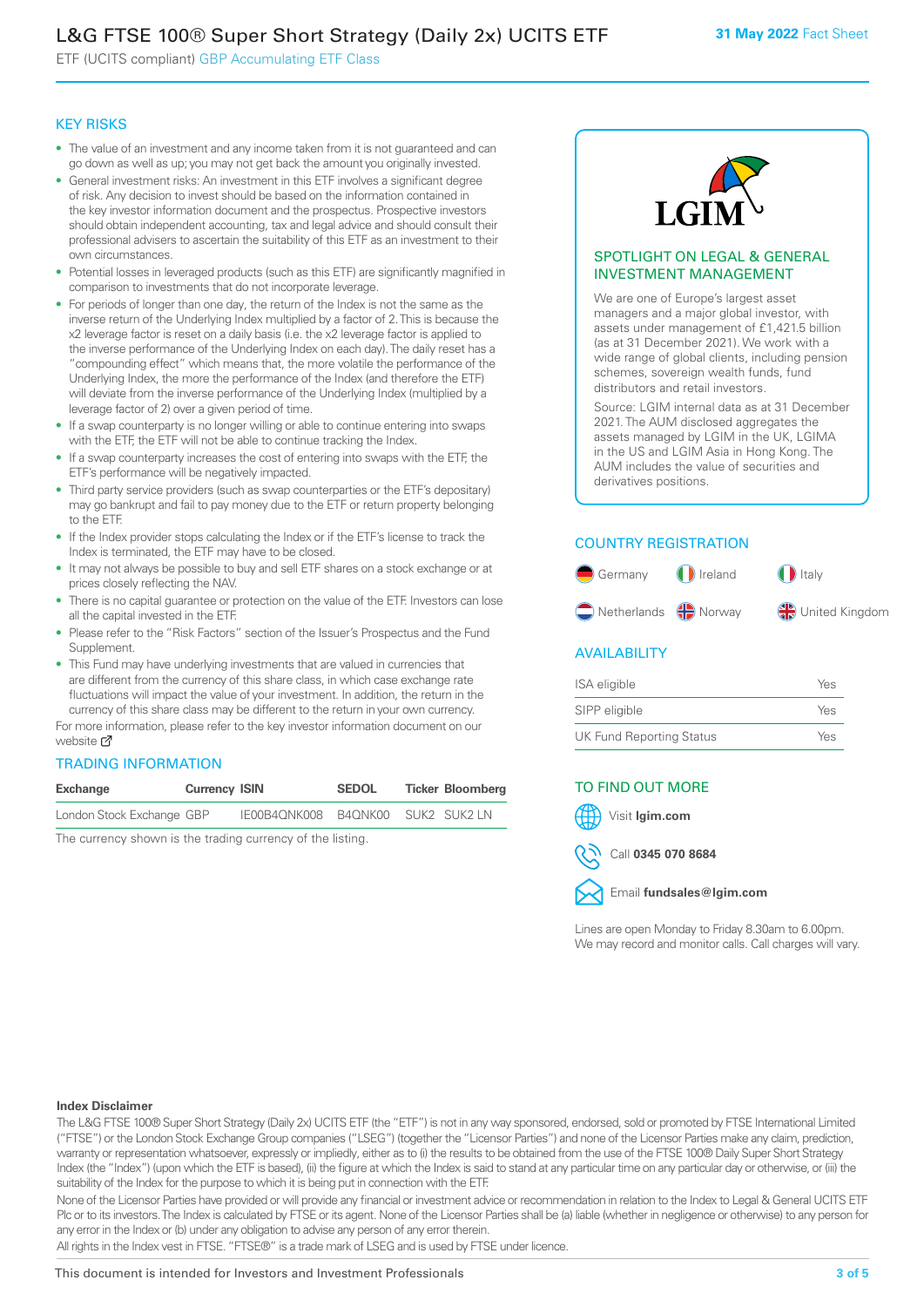ETF (UCITS compliant) GBP Accumulating ETF Class

#### **Important Information**

A copy of the English version of the prospectus of the Fund is available on LGIM Fund Centre and may also be obtained from Legal & General Investment Management, 2 Dublin Landings, Office 1-W-131, North Dock, Dublin 1, Ireland. Where required under national rules, the key investor information document will also be available in the local language of the relevant EEA Member State. A summary of investor rights associated with an investment in the Fund shall be available from www. lgim.com/investor\_rights

We are also obliged to disclose that the Management Company has the right to terminate the arrangements made for marketing.

A decision may be taken at any time to terminate the arrangements made for the marketing of the Fund in any EEA Member State in which it is currently marketed. In such circumstances, Shareholders in the affected EEA Member State will be notified of this decision and will be provided with the opportunity to redeem their shareholding in the Fund free of any charges or deductions for at least 30 working days from the date of such notification.

This is a marketing communication. Please refer to the prospectus of the Fund and to the KIID before making any final investment decisions.

**In the United Kingdom and outside the European Economic Area,** this document is issued by Legal & General Investment Management Limited, authorised and regulated by the Financial Conduct Authority, No. 119272. Registered in England and Wales No. 02091894 with registered office at One Coleman Street, London, EC2R 5AA.

**In the European Economic Area,** this document is issued by LGIM Managers (Europe) Limited, authorised by the Central Bank of Ireland as a UCITS management company (pursuant to European Communities (Undertakings for Collective Investment in Transferable Securities) Regulations, 2011 (S.I. No. 352 of 2011), as amended) and as an alternative investment fund manager with "top up" permissions which enable the firm to carry out certain additional MiFID investment services (pursuant to the European Union (Alternative Investment Fund Managers) Regulations 2013 (S.I. No. 257 of 2013), as amended). Registered in Ireland with the Companies Registration Office (No. 609677). Registered Office: 70 Sir John Rogerson's Quay, Dublin, 2, Ireland. Regulated by the Central Bank of Ireland (No. C173733).

LGIM Managers (Europe) Limited operates a branch network in the European Economic Area, which is subject to supervision by the Central Bank of Ireland. In Italy, the branch office of LGIM Managers (Europe) Limited is subject to limited supervision by the Commissione Nazionale per le società e la Borsa ("CONSOB") and is registered with Banca d'Italia (no. 23978.0) with registered office at Via Uberto Visconti di Modrone, 15, 20122 Milan, (Companies' Register no. MI - 2557936). In Germany, the branch office of LGIM Managers (Europe) Limited is subject to limited supervision by the German Federal Financial Supervisory Authority ("BaFin"). In the Netherlands, the branch office of LGIM Managers (Europe) Limited is subject to limited supervision by the Dutch Authority for the Financial Markets ("AFM") and it is included in the register held by the AFM and registered with the trade register of the Chamber of Commerce under number 74481231. Details about the full extent of our relevant authorisations and permissions are available from us upon request. For further information on our products (including the product prospectuses), please visit our website.

The shares (the "Shares") discussed in this document are issued in relation to the relevant sub-fund (or share class(es) thereof) described in this document (together, the "Fund").

Copyright © 2022 Legal & General. This document is subject to copyright. Any unauthorised use is strictly prohibited. All rights are reserved.

**No investment advice:** We are required to clarify that we are not acting for you in any way in relation to the investment or investment activity to which this document relates. In particular, we will not provide any investment services to you and or advise you on the merits of, or make any recommendation to you in relation to, the terms of any transaction. None of our representatives are authorised to behave in any way which would lead you to believe otherwise. We are not, therefore, responsible for providing you with the protections afforded to some of our clients and you should seek your own independent legal, investment and tax or other advice as you see fit.

**United States information:** This document is not, and under no circumstances is to be construed as, an advertisement or any other step in furtherance of a public offering of shares in the United States or any province or territory thereof, where none of the Fund or the Shares are

authorised or registered for distribution and where no prospectus of the Fund has been filed with any securities commission or regulatory authority. Neither this document nor any copy hereof should be taken, transmitted or distributed (directly or indirectly) into the United States. Neither the Fund nor any of the Shares have been or will be registered under the United States Securities Act of 1933 or the Investment Company Act of 1940 or qualified under any applicable state securities statutes.

**No guarantee of accuracy:** This document may contain independent market commentary prepared by us based on publicly available information. We do not warrant, guarantee or otherwise confirm the accuracy or correctness of any information contained herein and any opinions related to product or market activity may change. Any third party data providers used to source the information in this document make no warranties or claims of any kind relating to such data.

**Historical performance** is no indication of future performance: Any historical performance included in this document may be based on back testing. Back testing is the process of evaluating an investment strategy by applying it to historical data to simulate what the performance of such strategy would have been. However, back tested performance is purely hypothetical and is provided in this document solely for informational purposes. Back tested data does not represent actual performance and should not be interpreted as an indication of actual or future performance.

**No offer for sale:** The information contained in this document is neither an offer for sale nor a solicitation of an offer to buy securities. This document should not be used as the basis for any investment decision.

**Risk Warnings:** The Shares are products involving a significant degree of risk and may not be suitable for all types of investor. Any decision to invest should be based on the information contained in the prospectus of the Fund (or any supplements thereto) which includes, inter alia, information on certain risks associated with an investment. The price of any securities may go up or down and an investor may not get back the amount invested. Investors should only invest in a currency-hedged share class if they are willing to forego potential gains from appreciations in the currencies in which the Fund's assets are denominated against the currency of denomination of the relevant hedged share class. Currency hedging employed with respect to the hedged share classes aims to reduce currency risk rather than to eliminate it completely. Investors should also refer to the risk factor entitled "Currency" in the section of the Prospectus entitled "Risk Factors".

**Short and leveraged:** Short and leveraged exchange-traded products are only intended for investors who understand the risks involved in investing in a product with short and leveraged exposure and who intend to invest on a short-term basis. Any investment in short and leveraged products should be monitored on a daily basis to ensure consistency with your investment strategy. You should understand that investments in leveraged exchange-traded products held for a period of longer than one day may not provide returns equivalent to the return from the relevant unleveraged investment multiplied by the relevant leverage factor. Potential losses in leveraged exchange-traded products may be magnified in comparison to investments that do not incorporate these strategies. Please refer to the section entitled "Risk Factors" in the relevant prospectus for further details of these and other risks associated with an investment in short and leveraged exchange-traded products. You should consult an independent investment adviser prior to making an investment in a short and leveraged exchange-traded product in order to determine its suitability to your circumstances.

**Prospectus:** Investors should refer to the section entitled "Risk Factors" in the Fund's prospectus for further details of these and other risks associated with an investment in the Shares. The information in this document is designed solely for use in the relevant countries in which the Fund has been registered for public distribution and is not intended for residents of any other countries. The distribution of the prospectus and the offering, sale and delivery of Shares in other jurisdictions may be restricted by law.

**For United Kingdom investors:** The Fund is a recognised scheme under section 264 of the Financial Services and Markets Act 2000 and so the prospectus may be distributed to investors in the United Kingdom. Copies of all documents (i.e. the prospectus, the key investor information document, the latest annual audited report and financial statements and semi-annual unaudited report and financial statements and the constitution) are available in the United Kingdom from www.lgim.com.